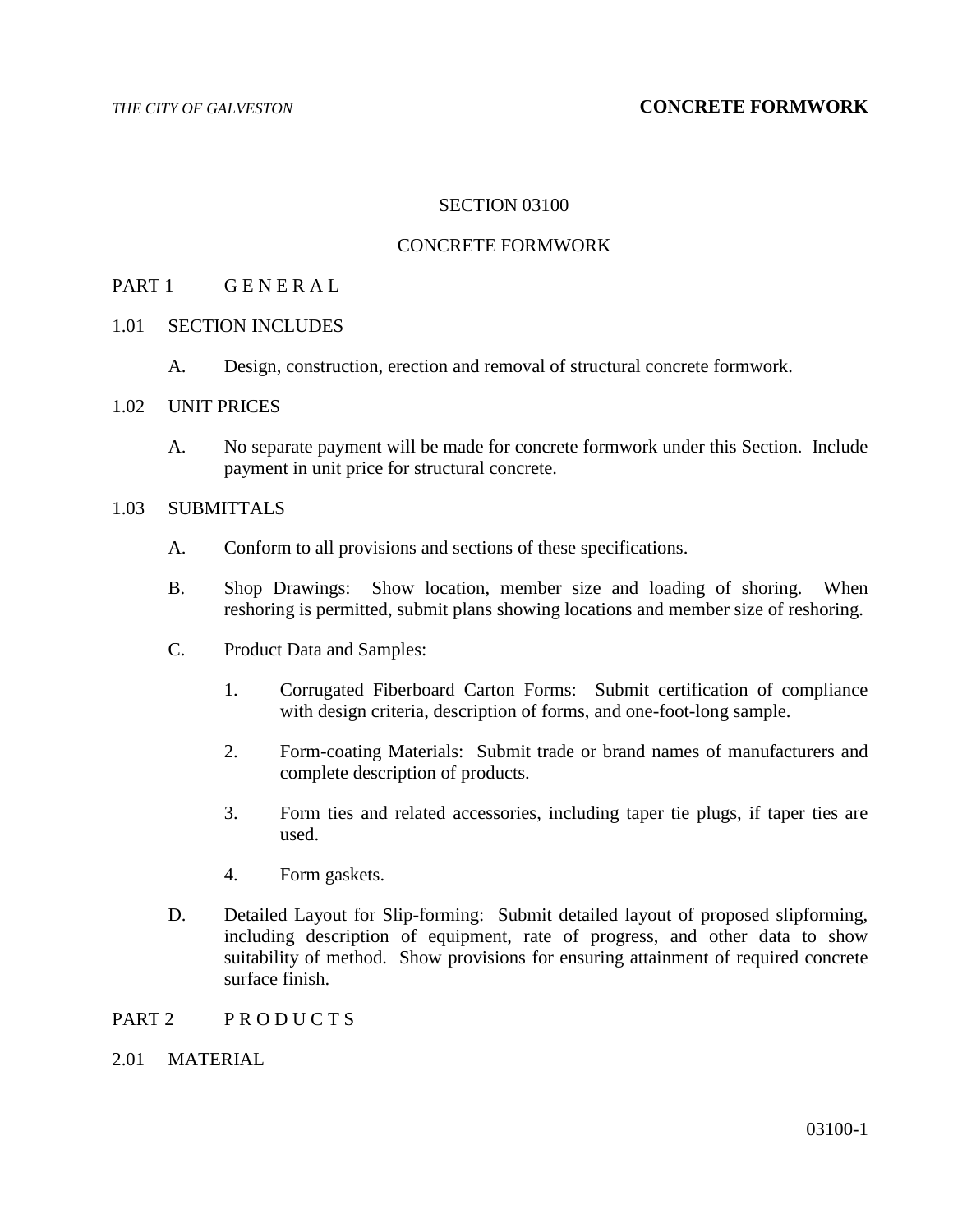- A. Smooth Forms: New plywood, metal, plastic, tempered concrete-form hardboard, dressed lumber faced with plywood or fiberboard lining, or metal-framed plywoodfaced panel material, to provide continuous, straight, smooth surfaces. Form material shall be free of raised grain, torn surfaces, worn edges, patches, dents or other defects. Furnish material in largest practical sizes to minimize number of joints and, when indicated on Drawings, conform to joint system indicated. Form material shall have sufficient strength and thickness to withstand pressure of newly placed concrete without bow or deflection.
- B. Rough Forms: Plywood, metal, dressed or undressed lumber free of knots, splits or other defects or other material acceptable to the Owner's Representative of sufficient strength and thickness to withstand pressure of newly placed concrete without bow or deflection.
- C. Plywood: Conform to PS 1, Class 1.
- D. Lumber: Conform to PS 20.
- E. Edge Forms and Intermediate Screed Strips: Type and strength compatible with the screed equipment and methods used.
- F. Plastic Forms: One-piece forms for domes, beams and pan joists. Single lengths for columns not exceeding height of 7'-6". For columns over 7'-6", use 7'-6" sections and filler sections as needed. To facilitate removal of pan joist forms, taper sides 1 inch per foot.
- G. Metal Pan Joist Forms: Removable type; fabricated of minimum 14-gage steel; one piece between end closures. Adjustable forms not allowed. Taper sides 1 inch per foot to facilitate removal.
- H. Earth Cuts for Forms:
	- 1. Use earth cuts for forming unexposed sides of grade beams cast monolithically with slabs on grade.
	- 2. Where sides of excavations are stable enough to prevent caving or sloughing, following surfaces may be cast against neat-cut excavations:
		- a. Sides of footings.
		- b. Inside face of perimeter grade beams not monolithic with slab on grade. When inside face is cast against earth, increase beam width indicated on Drawings by 1 inch.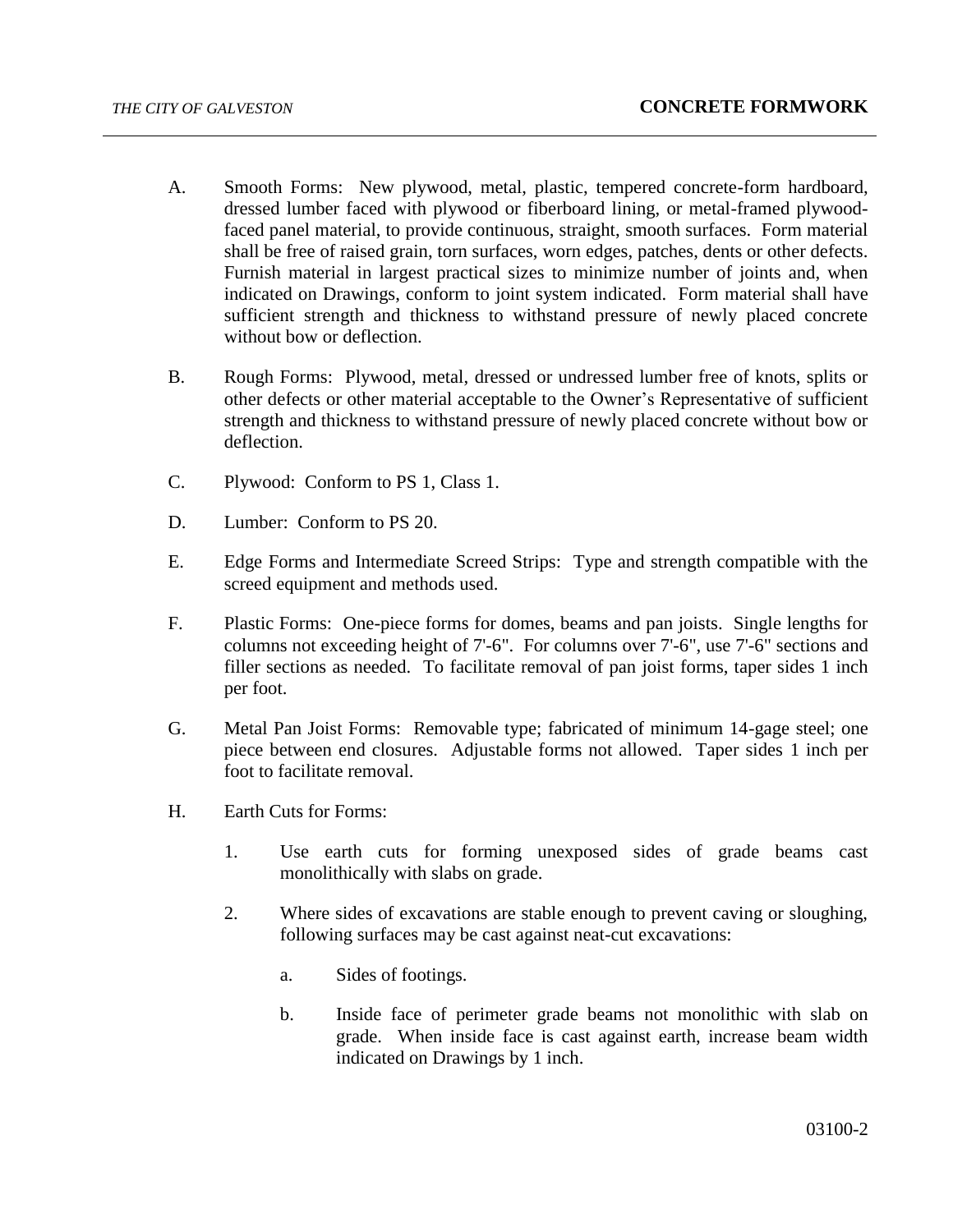- c. Both faces of interior grade beams not monolithic with slab on grade. When grade beam is cast against earth, increase beam width indicated on Drawings by 2 inches.
- I. Corrugated Fiberboard Carton Forms:
	- 1. Corrugated fiberboard carton forms, when called for, are intended to form a void space beneath pile-supported and pier-supported slabs and other structural elements as shown.
	- 2. Provide products of a reputable manufacturer regularly engaged in commercial production of double-faced corrugated fiberboard carton forms, constructed of waterproof paper and laminated with waterproof adhesive.
	- 3. Fiberboard forms: Capable of supporting required dead load plus construction loads, and designed to lose their strength upon prolonged contact with moisture and soil bacteria.
	- 4. Seal cuts and ends of each form section by dipping in waterproof wax, unless liners and flutes are completely impregnated with waterproofing.
	- 5. Size forms as indicated on Drawings. Assemble as recommended by manufacturer, either with steel banding at 4'-0" maximum on centers, or, where liners and flutes are impregnated with waterproofing, with adequate stapling.
- J. Circular Forms:
	- 1. Form round-section members with paper or fiber tubes, constructed of laminated plies using water-resistant adhesive with wax-impregnated exterior for weather and moisture protection. Provide units with sufficient wall thickness to resist loads imposed by wet concrete without deformation. Provide manufacturer's seamless units to minimize spiral gaps and seams.
	- 2. Fiberglass or steel forms may be used for round-section members.
- K. Shores: Wood or adjustable metal, with bearing plates; with double wedges at lower end.
- L. Form Ties:
	- 1. Use commercially-manufactured ties, hangers and other accessories for embedding in concrete. Do not use wire not commercially fabricated for use as a form accessory.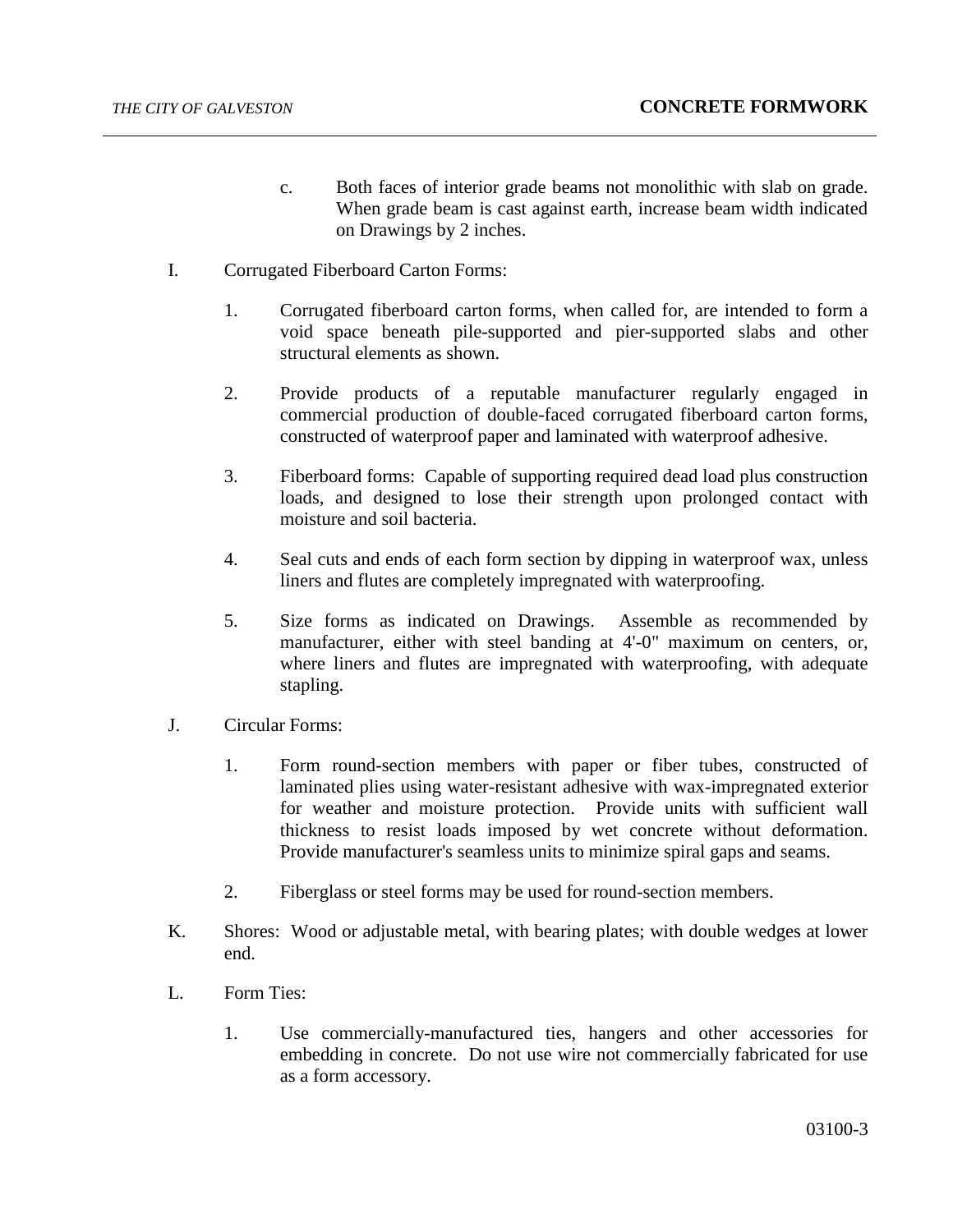- 2. Fabricate ties so ends or end fasteners can be removed without causing spalling of concrete faces. Depth from formed concrete face to the embedded portion: At least 1 inch, or twice the minimum dimension of tie, whichever is greater.
- 3. Provide waterstop feature for form ties used on liquid-containing structures and on concrete walls which will have earth backfill on one side.
- 4. Removable ties: Taper ties may be used when approved by the Owner's Representative. In the hole left by the removal of the taper tie, insert a preformed neoprene or polyurethane plug sized to seat at the center of the wall.
- M. Form Coating: Commercial formulation of form oil or form-release agent having proven satisfactory performance. Coating shall not bond with, stain or otherwise adversely affect concrete surfaces, or impair their subsequent treatment, including application of bonding agents, curing compounds, paint, protective liners and membrane waterproofing.
- N. Coating for Plastic Forms: Alkali-resistant gel-coat.
- O. Chamfer Strips: Unless otherwise indicated on Drawings, provide 3/4 inch chamfer strips in corners of forms to produce beveled edges where required by Part 3, Execution.
- P. Form Gaskets: Polyethylene rod, closed cell, 1-inch diameter.

## 2.02 DESIGN OF FORMWORK

- A. Conform to ACI 117, ACI 347 and building codes, unless more restrictive requirements are specified or shown on Drawings. Contractor shall design and engineer concrete formwork, including shoring and bracing. Design formwork for applicable gravity loads, lateral pressure, wind loads and allowable stresses. Camber formwork to compensate for anticipated deflection during placement of concrete when required to maintain specified tolerances. Design formwork to be readily removed without impact, shock or damage to concrete surfaces and adjacent materials.
- B. Slip Forming: Permitted on written approval of the Owner's Representative. Contractor shall demonstrate suitability of method proposed.

### PART 3 EXECUTION

## 3.01 INSTALLATION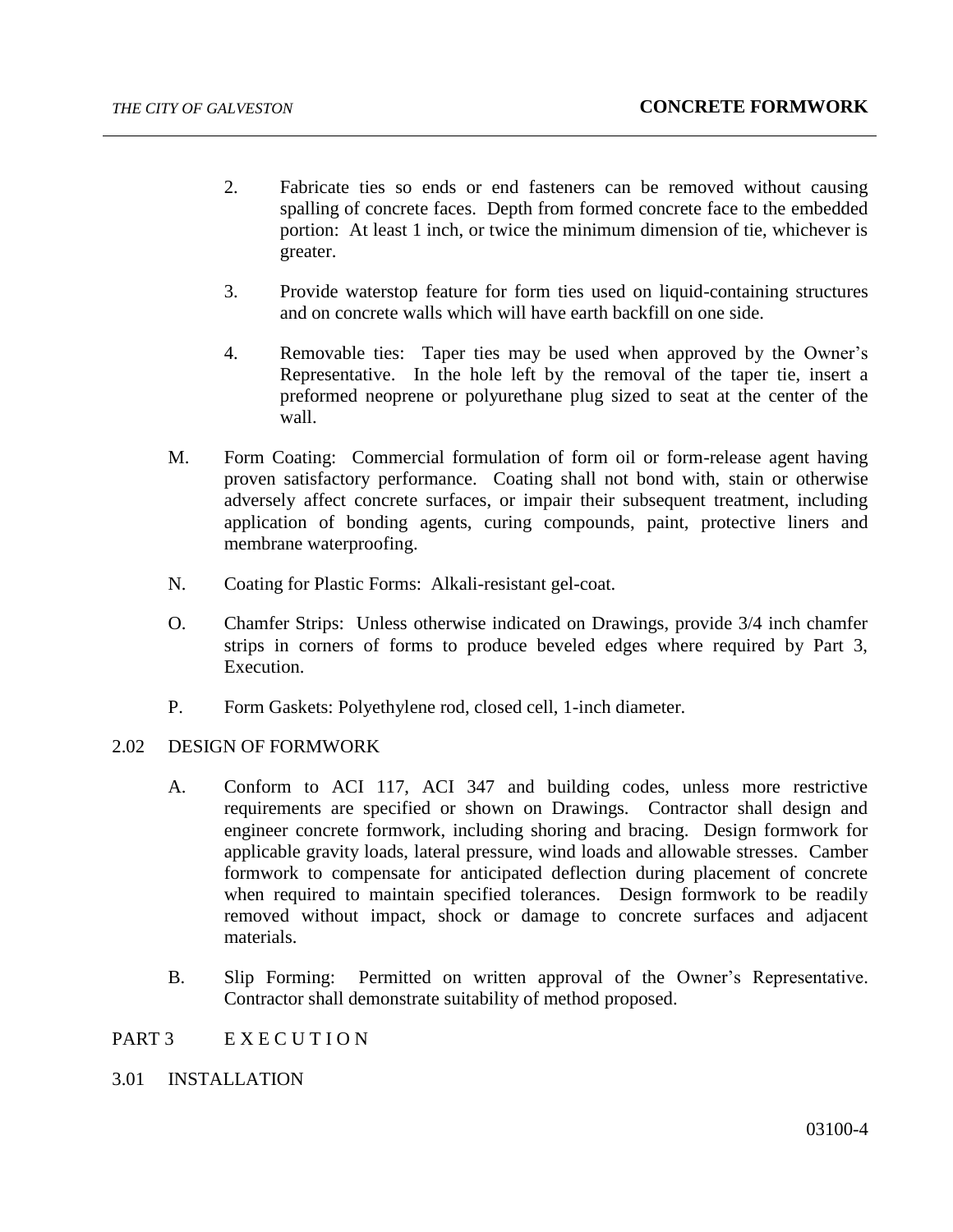- A. Formwork Construction
	- 1. Construct and maintain formwork so that it will maintain correct sizes of members, shape, alignment, elevation and position during concrete placement and until concrete has gained sufficient strength. Provide for required openings, offsets, sinkages, keyways, recesses, moldings, anchorages and inserts.
	- 2. Construct forms for easy removal without damage to concrete surfaces.
	- 3. Make formwork sufficiently tight to prevent leakage of cement paste during concrete placement. Solidly butt joints and provide backup material at joints as required to prevent leakage and fins. Provide gaskets for wall forms to prevent concrete paste leakage at their base.
	- 4. Place chamfer strips in forms to bevel edges and corners permanently exposed to view, except top edges of walls, and slabs which are indicated on Drawings to be tooled. Do not bevel edges of formed joints and interior corners unless indicated on Drawings. Form beveled edges for vertical and horizontal corners of equipment bases. Unless otherwise indicated on Drawings, make bevels 3/4 inch wide.
	- 5. Provide temporary openings at bases of column and wall forms and other points as required for observation and cleaning immediately before concrete is placed.
	- 6. Where runways are required for moving equipment, support runways directly on the formwork or structural members. Do not allow runways or supports to rest on reinforcing steel.
	- 7. Use smooth forms on formed concrete surfaces required to have smooth form finish or rubbed finish as specified in Section 03345 - Concrete Finishing.
	- 8. Rough forms may be used on formed concrete surfaces indicated to have rough form finish as specified in Section 03345 - Concrete Finishing.
- B. Forms for Surfaces Requiring Smooth Form Finish:
	- 1. Drill forms to suit ties used and to prevent leakage of concrete mortar around tie holes. Uniformly space form ties and align in horizontal and vertical rows. Install taper ties, if used, with the large end on the wet face of the wall.
	- 2. Provide sharp, clean corners at intersecting planes, without visible edges or offsets. Back up joints with extra studs or girts to maintain true, square intersections.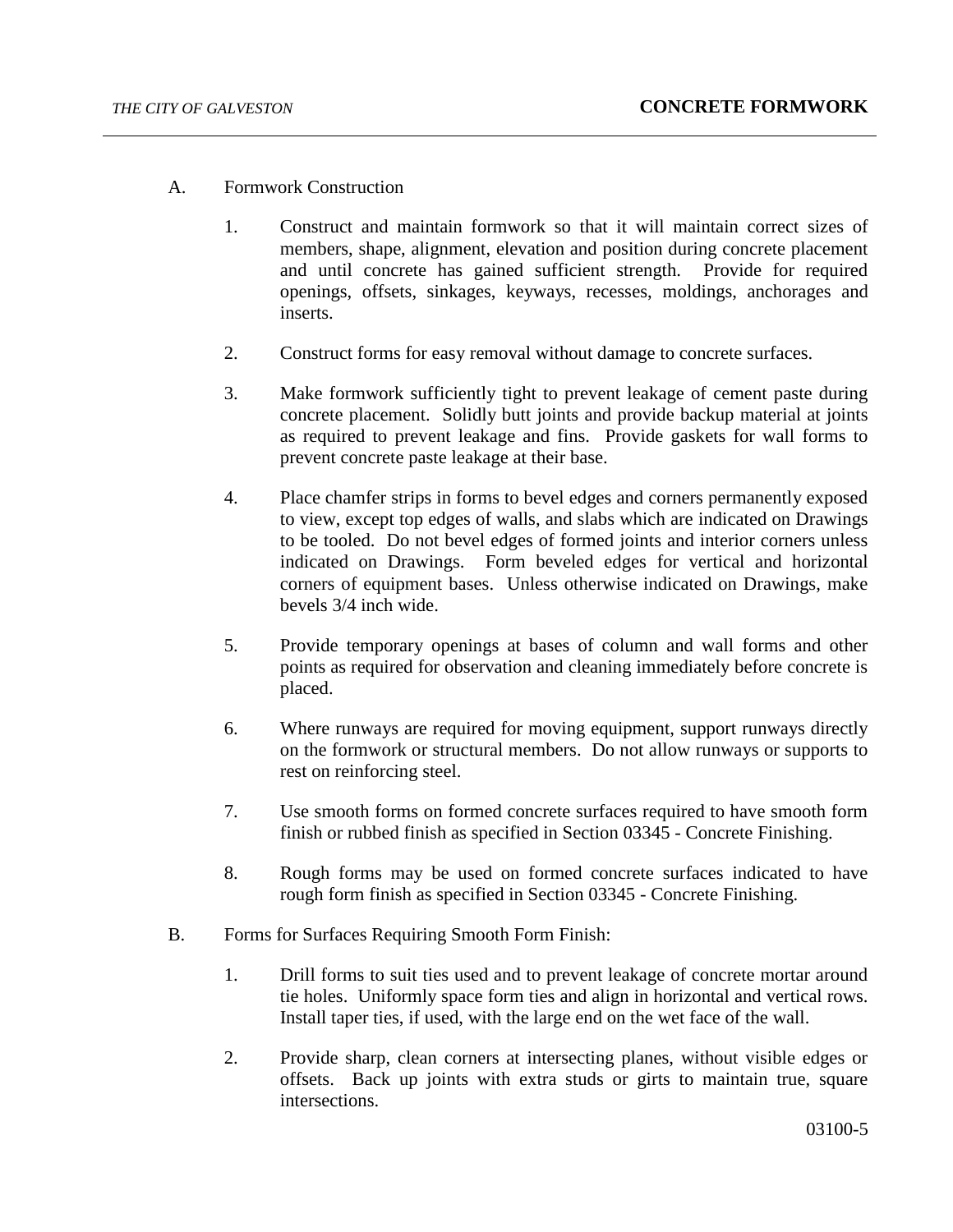- 3. Form molding shapes, recesses and projections with smooth-finish materials and install in forms with sealed joints to prevent displacement.
- 4. Form exposed corners of beams and columns to produce square, smooth, solid, unbroken lines.
- 5. Provide exterior exposed edges with 3/4-inch chamfer or 3/4-inch radius.
- 6. Arrange facing material in orderly and symmetrical fashion. Keep number of joints to practical minimum. Support facing material adequately to prevent deflection in excess of allowable tolerances.
- 7. For flush surfaces exposed to view in completed structure, overlap previouslyplaced hardened concrete with form sheathing by approximately 1 inch. Hold forms against hardened concrete to maintain true surfaces, preventing offsets or loss of mortar.
- C. Forms for Surfaces Requiring Rubbed Finish: Provide forms as specified in paragraph 3.01B, Smooth Form Finish. Use smooth plywood or fiberboard linings or forms, in as large sheets as practicable, and with smooth, even edges and close joints.
- D. Edge Forms and Screed Strips for Slabs: Set edge forms or bulkheads and intermediate screed strips for slabs to obtain required elevations and contours in finished slab surface. Provide and secure supports for types of screeds required.
- E. Circular Forms: Set forms in one piece for full height of member.
- F. Surfaces to Receive Membrane Waterproofing: Coordinate surface finish, anchors, reglets and similar requirements with membrane waterproofing applicator.
- G. Fireproofing Steel Member: Construct forms to provide not less than the concrete thickness necessary, measured from face of steel member, to provide the required fire rating. Forms for concealed surfaces may be unlined.
- H. Tolerances:
	- 1. Unless noted otherwise on Drawings, construct formwork so concrete surfaces will conform to tolerance limits listed in Tables 03100A and 03100B at end of this Section.
	- 2. Establish sufficient control points and benchmarks as references for tolerance checks. Maintain these references in undisturbed condition until final completion and acceptance of the work.
- I. Adjustment of Formwork: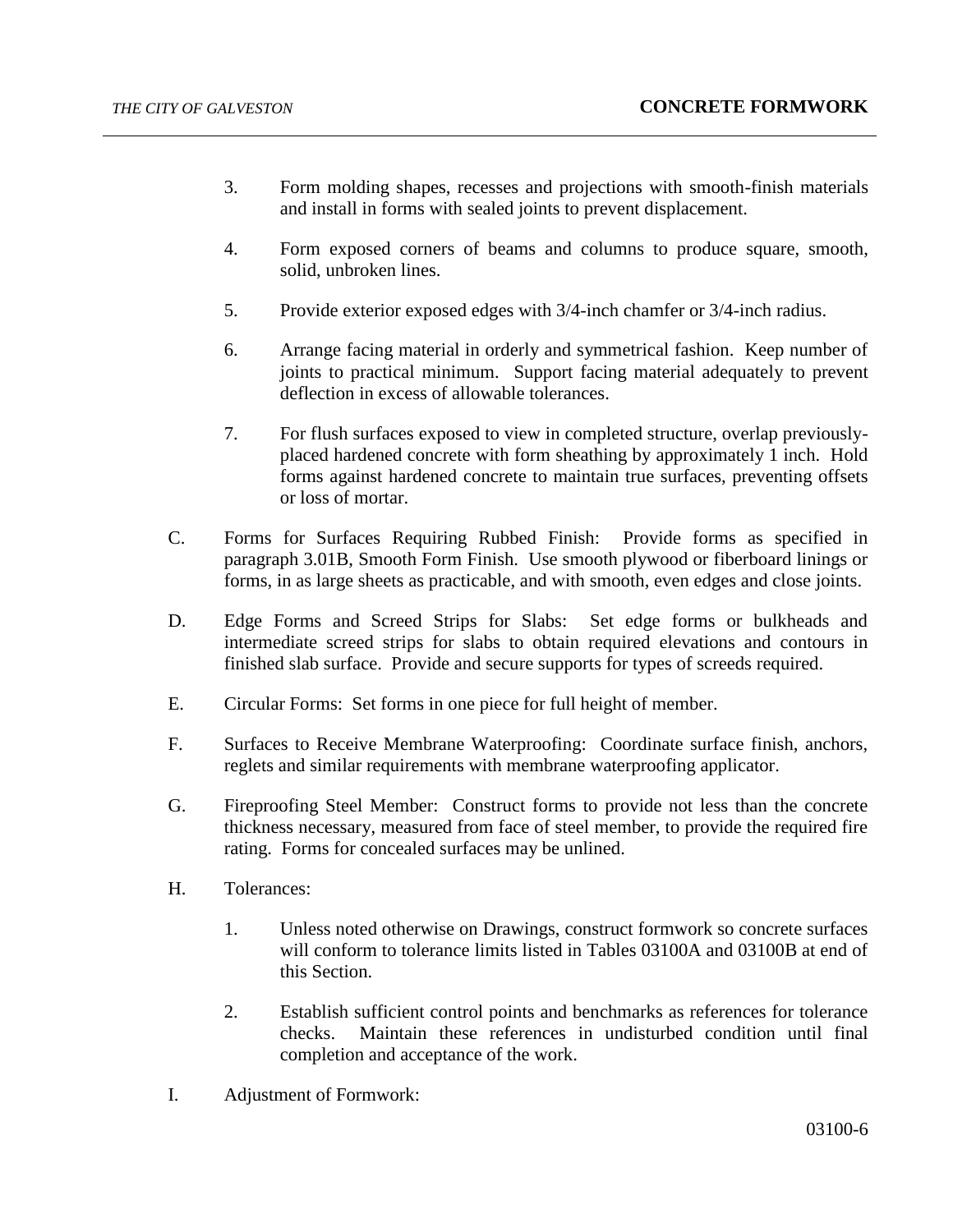- 1. Use wedges or jacks to provide positive adjustment of shores and struts. After final inspection and before concrete placement, fasten in position wedges used for final adjustment of forms.
- 2. Brace forms securely against lateral deflections. Prepare to compensate for settling during concrete placement.
- 3. For wall openings, construct wood forms that facilitate necessary loosening to counteract swelling of forms.
- J. Corrugated Fiberboard Carton Forms:
	- 1. Place on smooth firm bed of suitable material to prevent vertical displacement; set tight to prevent horizontal displacement. Exercise care to avoid buckling of forms. Install in accordance with manufacturer's directions and recommendations.
	- 2. Fit carton forms tightly around piles and piers; completely fill the space between subgrade and concrete placement with carton forms to form a void space.
	- 3. Protect carton forms from moisture and maintain in a dry condition until concrete is placed on them. If they become wet before placement of concrete, allow them to dry and carefully inspect for strength before concrete is placed.
	- 4. Before concrete placement, replace damaged or deteriorated forms which are incapable of supporting concrete dead load plus construction live loads.

## 3.02 PREPARATION OF FORM SURFACES

- A. Clean surfaces of forms and embedded materials before placing concrete. Remove accumulated mortar, grout, rust and other foreign matter.
- B. Coat forms for exposed or painted concrete surfaces with form oil or form-release agent before placing reinforcement. Cover form surfaces with coating material in accordance with manufacturer's printed instructions. Do not allow excess coating material to accumulate in forms or to contact hardened concrete against which fresh concrete will be placed. Remove coating material from reinforcement before placing concrete.
- C. Forms for unexposed surfaces, other than retained-in-place metal forms, may be wet with water immediately before concrete placement in lieu of coating. When possibility of freezing temperatures exists, however, the use of coating is mandatory.

## 3.03 REMOVAL OF FORMS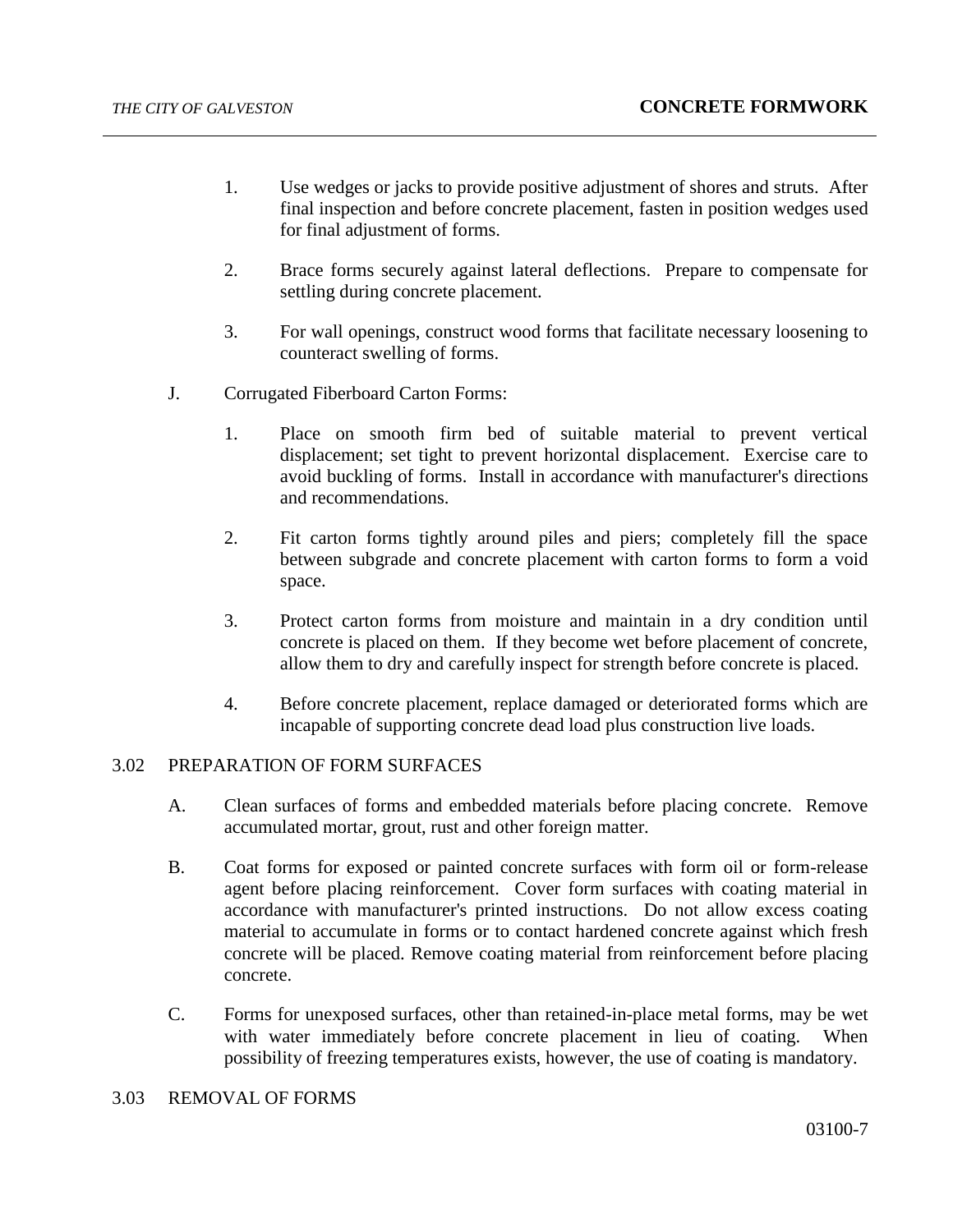- A. Time Limits:
	- 1. When repair of surface defects or finishing is required before concrete is aged, forms on vertical surfaces may be removed as soon as concrete has hardened sufficiently to resist damage from removal operations.
	- 2. Remove top forms on sloping surfaces of concrete as soon as concrete has attained sufficient stiffness to prevent sagging. Loosen wood forms for wall openings as soon as this can be accomplished without damage to concrete. Leave formwork for water-retaining structures in place for at least 4 days. Formwork for non-water-retaining columns, walls, sides of beams and other formwork components not supporting weight of concrete may be removed after 12 hours, provided concrete has hardened sufficiently to resist damage from removal operations, and provided removal of forms will not disturb members supporting weight of concrete.
	- 3. Forms and shoring supporting weight of concrete or construction loads: Leave in place until concrete has reached minimum strength specified for removal of forms and shoring. Do not remove such forms in less than 4 days.
- B. Circular Paper or Spiral Tube Forms: Follow manufacturer's directions for form removal. Take necessary precautions to prevent damage to concrete surface. When removal is done before completion of curing time, replace form, tie in place and seal to retard escape of moisture.
- C. Removal Strength:
	- 1. Control Tests: Suitable strength-control tests will be required as evidence that concrete has attained specified strength for removal of formwork or shoring supporting weight of concrete in beams, slabs and other structural members. Furnish test cylinders and data to verify strength for early form removal.
		- a. Field-cured Test Cylinders: When field-cured test cylinders reach specified removal strength, formwork or shoring may be removed from respective concrete placements.
		- b. Laboratory-cured Test Cylinders: When concrete has been cured as specified for structural concrete for same time period required by laboratory-cured cylinders to reach specified strength, formwork or shoring may be removed from respective concrete placements. Determine length of time that concrete has been cured by totaling the days or fractions of days, not necessarily consecutive, during which air temperature surrounding concrete is above 50 degrees F and concrete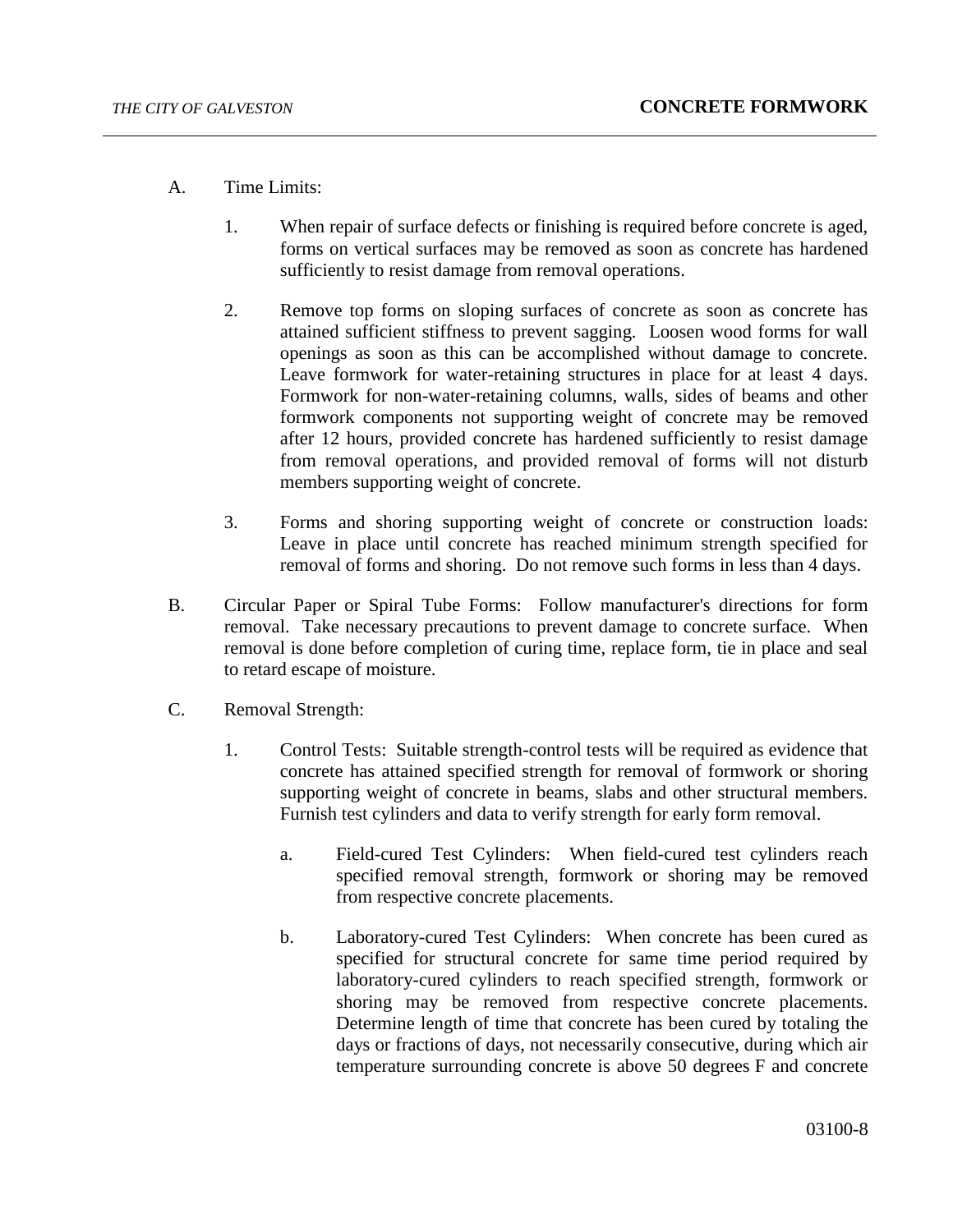has been damp or thoroughly sealed against evaporation and loss of moisture.

2. Compressive Strengths: The minimum concrete compressive strength for removal of formwork supporting weight of concrete is 75 percent of specified minimum 28-day strength for class of concrete involved.

### 3.04 RESHORING

- A. When reshoring is permitted, plan operations in advance and obtain the Owner's Representative's approval of such operations. While reshoring is under way, keep live load off new construction. Do not permit concrete in any beam, slab, column or other structural member to be subjected to combined dead and construction loads in excess of loads permitted for developed concrete strength at time of reshoring.
- B. Place reshores as soon as practicable after form-stripping operations are complete but in no case later than end of day on which stripping occurs. Tighten reshores to carry required loads without over stressing construction. Leave reshores in place until tests representative of concrete being supported have reached specified strength at time of removal of formwork supporting weight of concrete.
- C. Floors supporting shores under newly-placed concrete: Leave original supporting shores in place, or re-shore. Locate reshores directly under shore position above. Extend reshoring over a sufficient number of stories to distribute weight of newlyplaced concrete, forms and construction live loads in such manner that design superimposed loads of floors supporting shores are not exceeded.

#### 3.05 FORM REUSE

A. Do not reuse forms that are worn or damaged beyond repair. Thoroughly clean and recoat forms before reuse. For wood and plywood forms to be used for exposed smooth finish, sand or otherwise dress concrete contact surface to original condition or provide form liner facing material. For metal forms, straighten, remove dents and clean to return forms to original condition.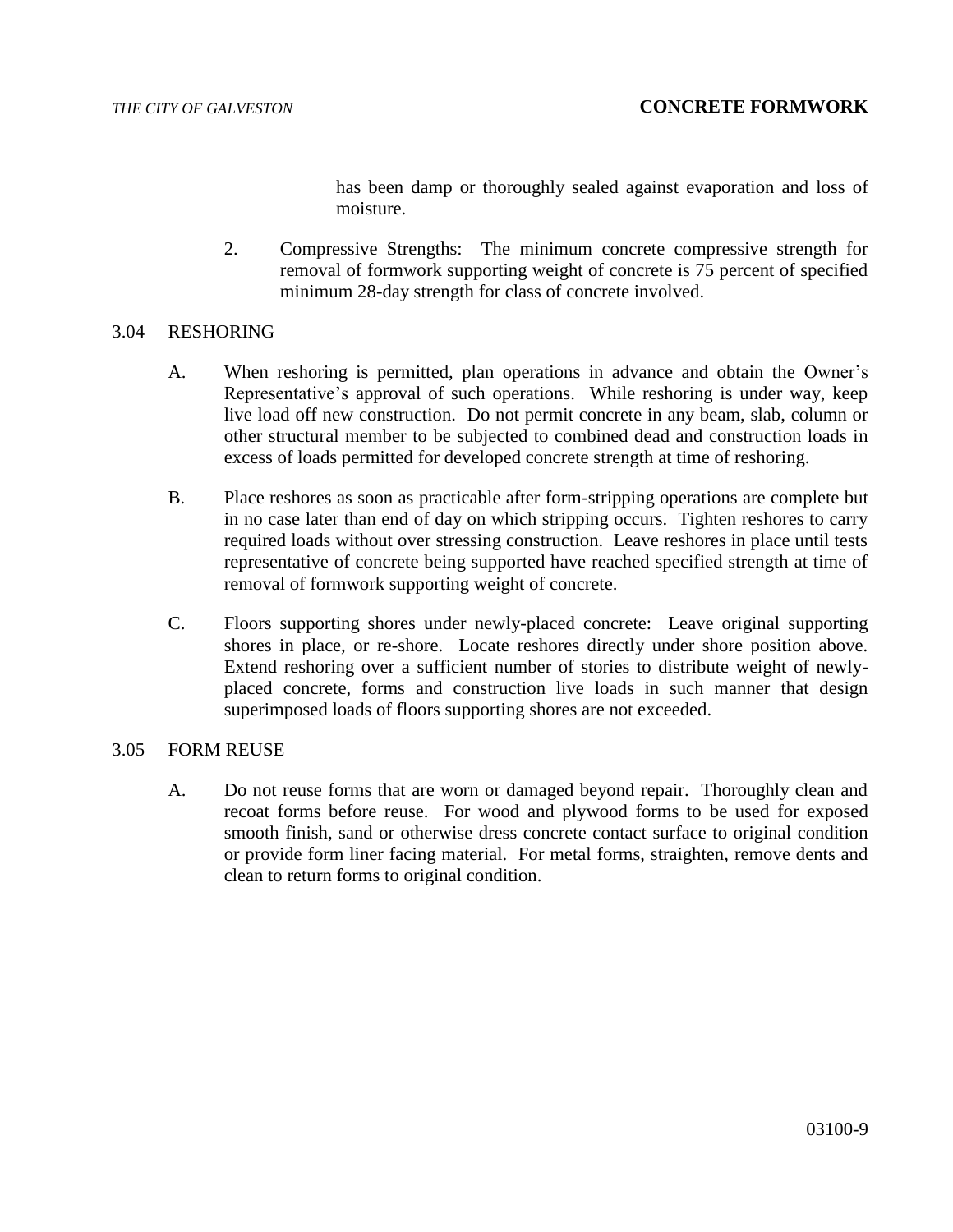## TABLE 03100A

#### TOLERANCES FOR FORMED SURFACES CONCRETE IN BUILDINGS\*\*

| <b>VARIATION</b><br><b>FROM</b>     | <b>VARIATION IN</b>                                  | <b>FOR ANY</b><br>10-FOOT<br><b>LENGTH</b> | <b>FOR ANY</b><br>20-FOOT<br>LENGTH<br>OR ANY<br>BAY | <b>MAXIMUM FOR</b><br><b>ENTIRE DIMENSION</b> |
|-------------------------------------|------------------------------------------------------|--------------------------------------------|------------------------------------------------------|-----------------------------------------------|
| PLUMB OR                            | Lines And Surfaces of Columns, Piers, Walls And      | 1/4"                                       | $---$                                                | 1"                                            |
| <b>SPECIFIED</b>                    | Arrises                                              |                                            |                                                      |                                               |
| <b>BATTER</b>                       | Exposed Corner Columns, Control Joint Grooves,       | $---$                                      | 1/4"                                                 | 1/2"                                          |
|                                     | And Other Conspicuous Lines                          |                                            |                                                      |                                               |
| <b>LEVEL OR</b>                     | Slab Soffits, Ceilings, Beam Soffits, And Arrises    | 1/4"                                       | 3/8"                                                 | 3/4"                                          |
| <b>SPECIFIED</b>                    | (Measured Before Removal of Shores)                  |                                            |                                                      |                                               |
| <b>GRADE</b>                        | Exposed Lintels, Sills, Parapets, Horizontal Grooves | $---$                                      | 1/4"                                                 | 1/2"                                          |
|                                     | And Other Conspicuous Lines                          |                                            |                                                      |                                               |
| <b>DRAWING</b><br><b>DIMENSIONS</b> | Position of Linear Building Lines, Columns, Walls,   | $---$                                      | $1/2$ "                                              | 1"                                            |
|                                     | <b>And Partitions</b>                                |                                            |                                                      |                                               |
|                                     | Size And Location of Sleeves, Floor Openings And     | $---$                                      | $---$                                                | $+1/4"$                                       |
|                                     | <b>Wall Openings</b>                                 |                                            |                                                      |                                               |
|                                     | Cross Section of Columns, Beams, Slabs, And Walls    | $---$                                      | $---$                                                | $+1/2$ ", $-1/4$ "                            |
|                                     | Footings* in Plan                                    | $---$                                      | $---$                                                | $+2$ ", $-1/2$ "                              |
|                                     | Footing Misplacement or Eccentricity in Direction of | $---$                                      | ---                                                  | 2% OF WIDTH OR 2"                             |
|                                     | Error (The Lesser Of)                                |                                            |                                                      |                                               |
|                                     | <b>Footing Thickness Decrease</b>                    | $---$                                      | $---$                                                | 5%                                            |
|                                     | <b>Footing Thickness Increase</b>                    | ---                                        | $---$                                                | <b>NO LIMIT</b>                               |
|                                     | Step Rise in Flight of Stairs                        | $---$                                      | $---$                                                | $+1/8"$                                       |
|                                     | Step Tread in Flight of Stairs                       | $---$                                      | ---                                                  | $+1/4"$                                       |
|                                     | <b>Consecutive Step Rise</b>                         | $---$                                      | $---$                                                | $+1/16"$                                      |
|                                     | <b>Consecutive Step Tread</b>                        | $---$                                      | ---                                                  | ±1/8"                                         |
|                                     |                                                      |                                            |                                                      |                                               |

\* Footing tolerances apply to concrete dimensions only, not to positioning of vertical reinforcing steel, dowels, or embedded items.

\*\* Includes water and wastewater process structures.